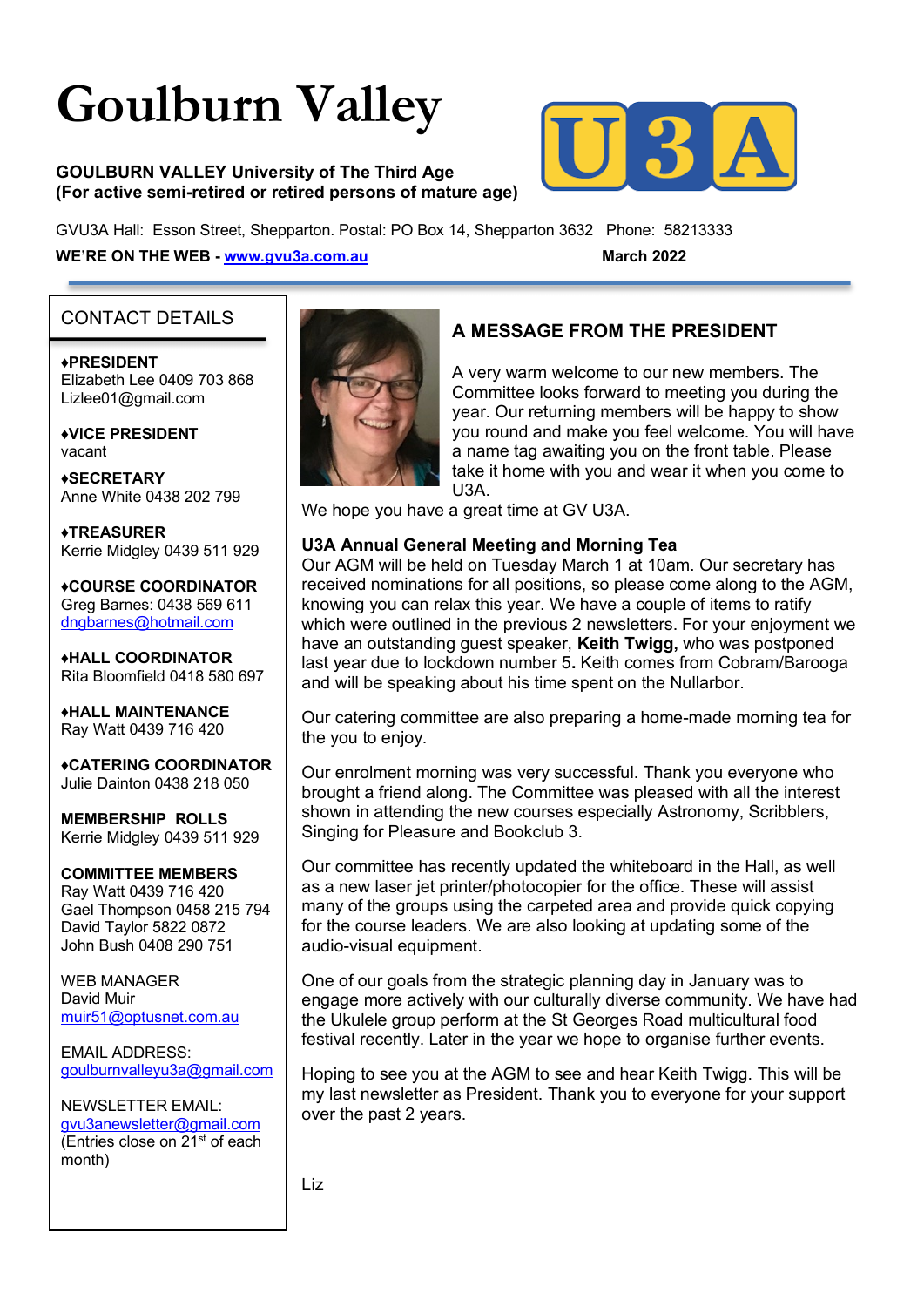# **[GVU3A WEBSITE](https://www.gvu3a.com.au/)**

This newsletter contains a number of links to Course Pages on our website. **A BLUE, UNDERLINED HEADING** is a link to those courses with a page on our site (Click the title to this entry). Click on this link to find our further information that has been placed by Course Leaders. For those Course Leaders who have not yet had a page created or haven't updated for a while, and wish to, please contact me.

David Muir 0414881369

# **MEMBERSHIP for U3A**

The following people have paid their membership fees BUT have not completed a membership application form:

Dianne Perri Vicki Tennant Patricia Crane

Please collect an application form and leave it in the white letter box beside the office door, If course leaders know of these people, please alert them to what is needed. A newsletter cannot be sent out until member details are known.

ALSO

I received a direct deposit of \$60 into the U3A bank account on 24/1/2022 at 4.27 pm from Bank First - A/C no 0108464651 and reference no. 177312022. This person did not put their name in the reference line and so I'm unable to issue a receipt. If this is you, please call me.

All members who have paid fees have receipts written and these can be collected from the receipt box on the table at the hall front door. Course leaders are required to register receipt numbers on their course members list so show that participants are eligible to attend.

# Fees are NOW due to be paid for 2022.

Pay by cheque or cash placed in the white letter box by the office door - in an envelope with your name on the front. OR by direct deposit Bank details are : BSB 633-000 A/C no. 127742898 Name : U3A Inc Please include YOUR name in the reference line

Please contact me if you have any queries. Kerrie Midgley, Membership Officer Ph. 0439511929

#### **BIRD WATCHING**

Our first outing for 2022 will be on the 16th March, a morning walk at Jordans Bend Shepparton. Please meet at the U3A car park for a 9am departure.

Please contact Don Roberts 0448889224 or Marg Clarke 0429350875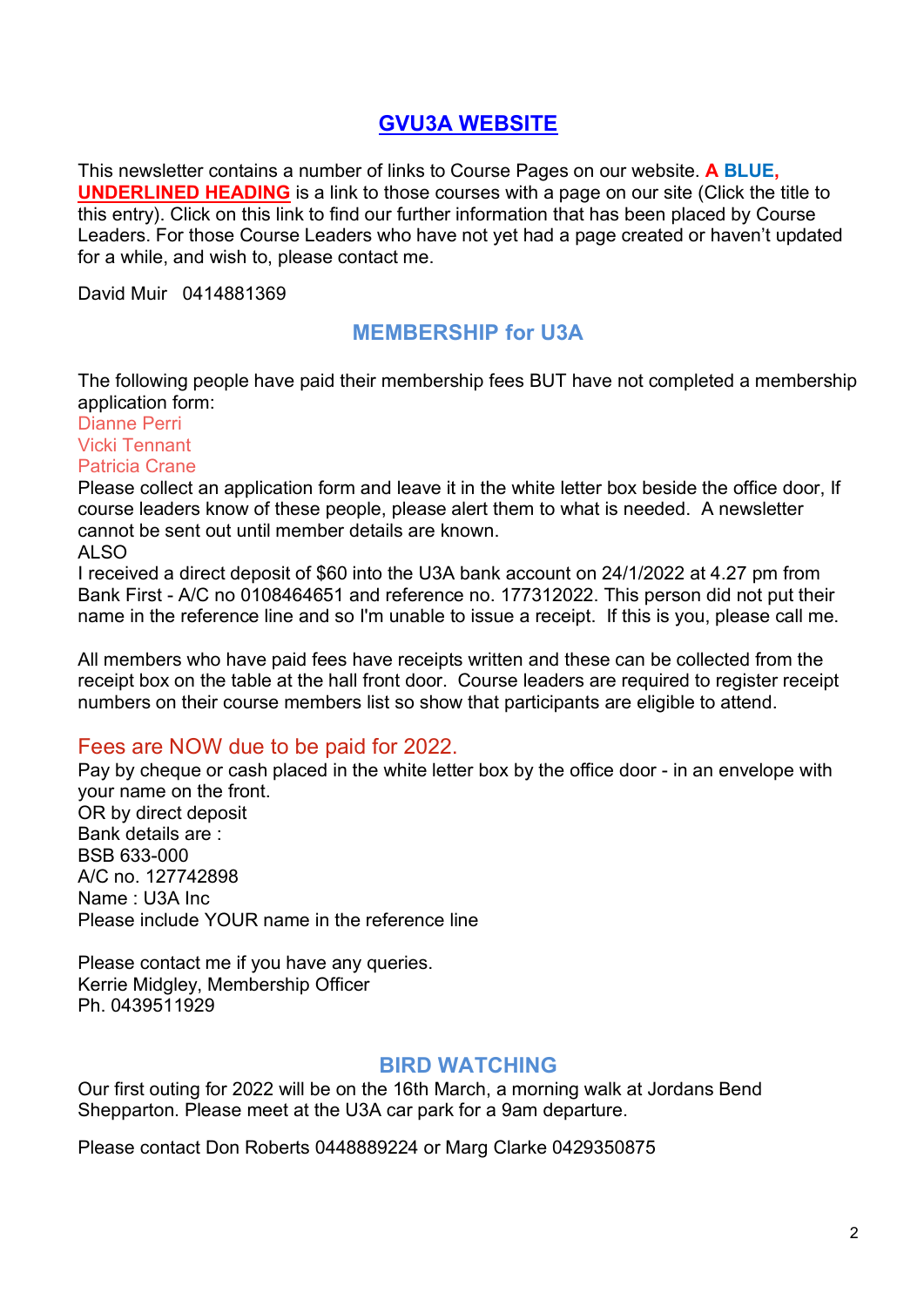# **WALK AND TALK**

# **March 9th Dookie Rail Trail**

Meet at 8.45am at U3A car park for a 9.00am start carpooling to Dookie meeting our guide Bobby Dohnt at the CWA Gardens in Mary St. We plan 2 walks - one in the morning (about 5 km return) and one after lunch (about 3km along the rail trail). We will have morning tea before the first walk.

**Note:** Bring morning tea and lunch – (there is a small café in Mary St). if you wish to return to Shepparton after lunch let me know at the U3A car park for Carpooling.

If the weather is going to hot we may return after lunch

#### **Shepparton Botanical Gardens 9th February 2022**

Meeting at the carpark at the South end of Lake Victoria with 13 walkers we stated our walk along the Goulburn River Track to the railway bridge, then on to the track which takes you to the Botanical Gardens via the new bridge over the Broken River. All walkers were happy to walk to the lookout at the top of Gardens with views all around. We spent about twenty minutes before returning for coffee at SAM and heading home. Thanks Tony and Bev our guides.

Note if you feel like a coffee at Sam the café is open Wednesday to Friday 9.00am to 3.00pm and Saturday, Sunday 8.00am to 3.00pm

David Taylor Mobile 0412802427

### **HISTORICAL STUDIES**

#### **Monday 14th March 10am U3A Hall**

#### **SPEAKER: Marcia Birnie.**

"Who was James Squire? Why was he a First Fleet convict? What implication, if any, did the case known as the 'Canning Affair" heard in the British Court System in 1763 have on his transportation to Botany Bay? Why is his name still used in commercial ventures today? He was something of a complicated character, a savvy business man and, from the information gleaned, also considerate of many of the problems faced by freed convicts in the Colony of NSW and a man who never forgot the family he left behind in England."

Marcia is a descendant of James Squire.

John Dainton mob 0417 549 502

# **LUNCH GROUP DETAILS FOR MARCH**

#### **MONDAY LUNCH VENUES**

During **March the group will visit The Shepparton Club at 12 noon every Monday**. The dates to put in your diary are the 7th, 14th, 21st and 28th. The Labour Day Holiday in Victoria is on the 14th but the club will still be open. Many of our group have been members of the club in the past and I will have membership forms for people if they wish to join again.

The cost is \$5 a year. It isn't necessary as you can be signed in by another club member when you attend. I need to know the numbers attending by the Friday beforehand so I can notify the club and they can locate a space for our group. Any U3A member can attend the lunch gathering. All you need to do is let me know on 0400 531 856 so I can include you in the booking numbers. Gail Jelliff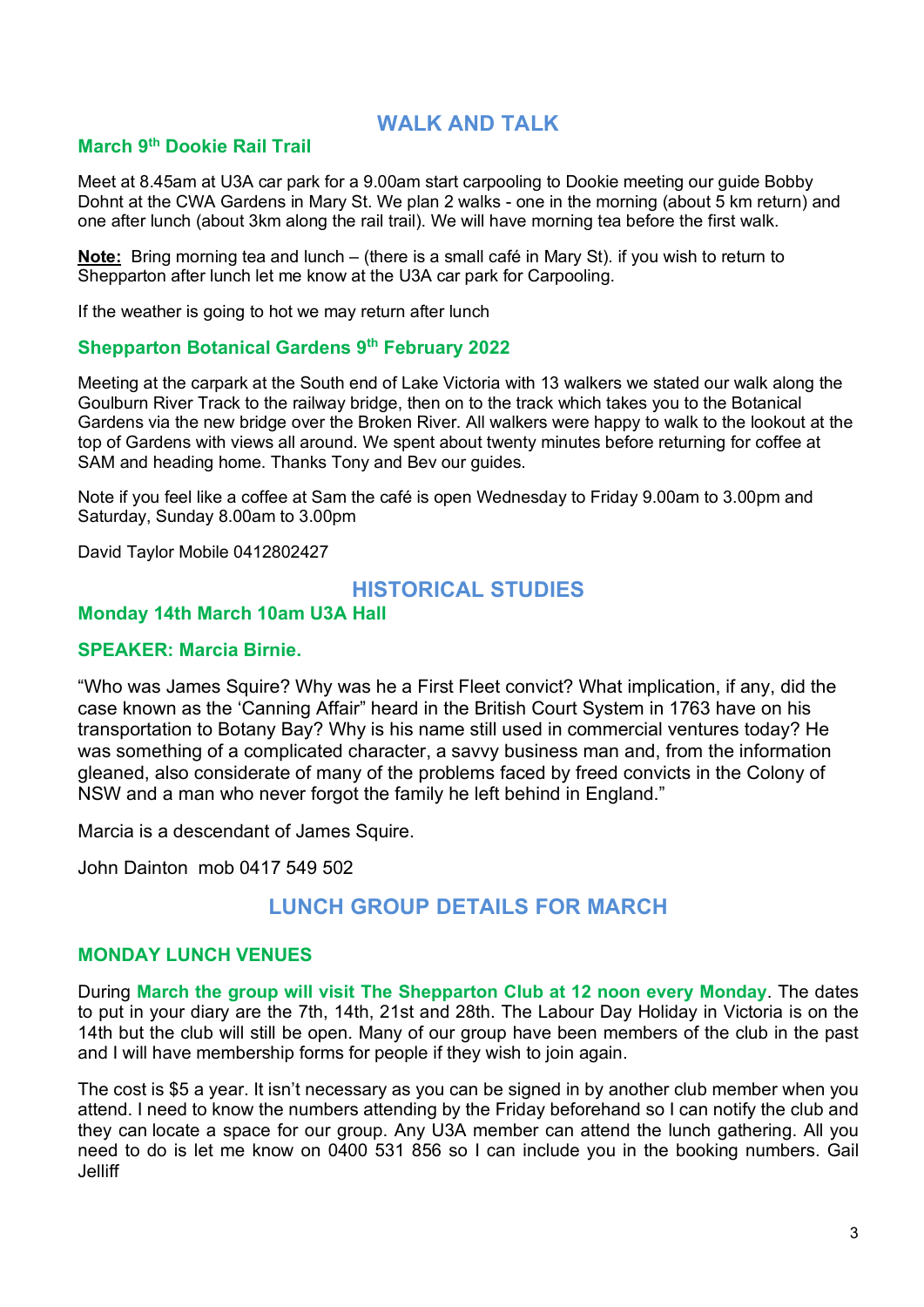# **ASTRONOMY**

At the enrolment day six people expressed an interest in forming an astronomy group at U3A. Many of you would have seen the excellent articles in Shepparton News about a small group looking to form a section of Astronomical Society Victoria in Shepparton. ASV Shepparton has now been formed and U3A member Michael Goodwin is the section leader. He is being assisted by Aziz Omer, Peter Read and Derek Poulton.

Given the interest in astronomy at U3A it has been suggested that ASV Shepparton meet at U3A and U3A members also be invited to attend these meetings and attend public star gazing nights planned by ASV Shepparton.

While this arrangement has yet to be formally approved by U3A committee or ASV Shepparton, U3A and ASV Shepparton are working together to the mutual benefit of all involved. If you have an interest in being part of an astronomy group at U3A please contact Michael Goodwin (0448402032) or Derek Poulton (0418559263).

**[UKE U3A](https://www.gvu3a.com.au/uke3a)**

Our regular Uke3A Program will continue for Members (and invited guests) on Monday's, currently AT ESSON ST Shepparton. A big welcome to our new members for 2022.

#### **12:15pm - 1:15pm (Rear Garden Space)**

Our Uke3A Members participated at



the St. Georges Rd. Food Festival Shepparton on Saturday 29/1/2022. The performance embraced the "food theme" with a brief overview of a country's cuisine, then a popular song performed, of that Country.



Our opening "Warm Up" Song, "Jug Band Music" was penned by our own Greg Barnes and performed by Members of Uke3A at "The Festival."

John Canty

Email : j.canty@hotmail.com

Mobile: 0407264504 (text preferred please)

#### **500**

Tuesday afternoons are fun filled "Five Hundred" card games at 3.45. The 2 hours pass so quickly. All members are welcome no matter your skill level. Odd numbers are catered for. Standard rules apply.

Harry Lee 0400 770 972 lizlee01@gmail.com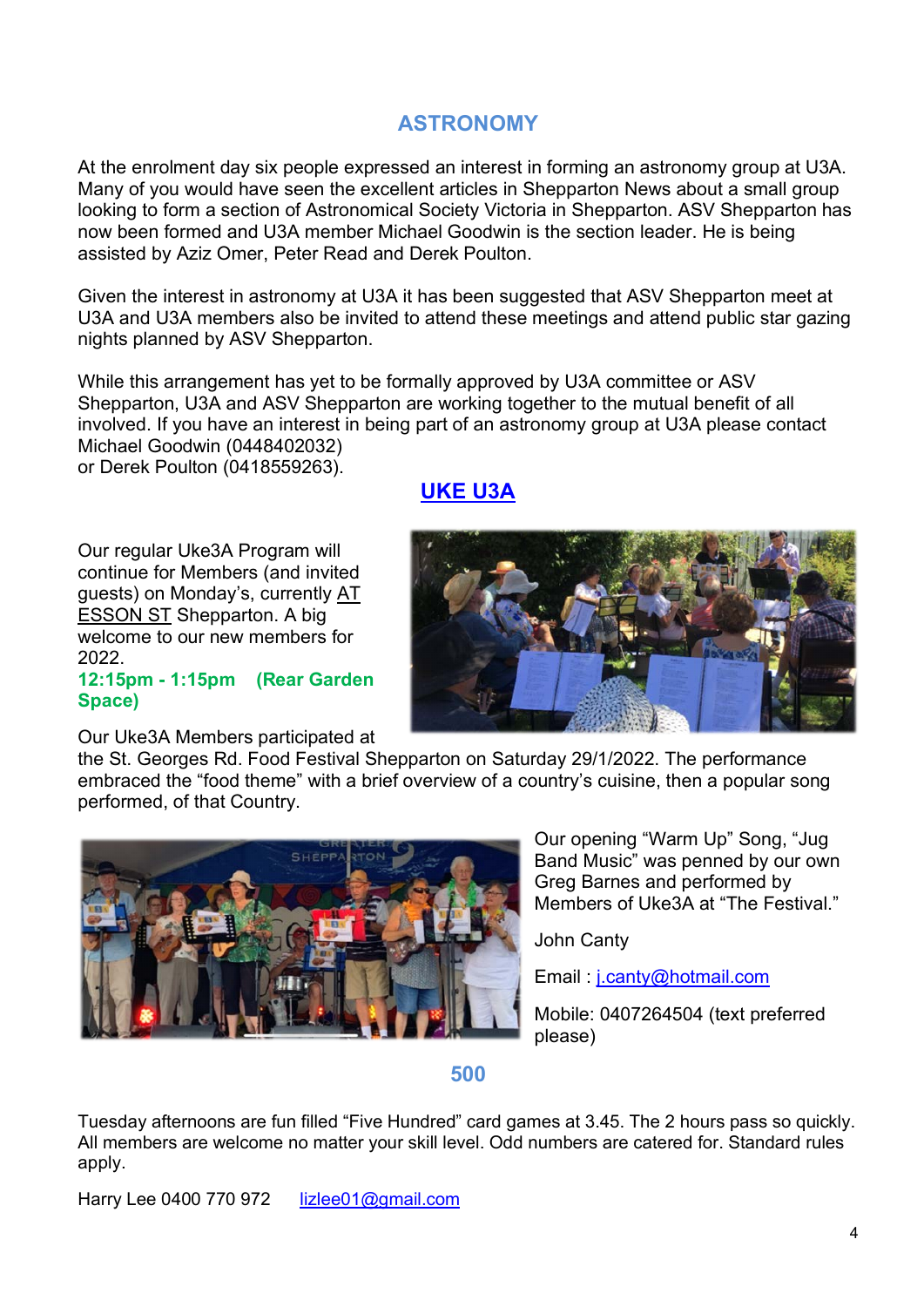# **NEW PRINTER/COPIER IN THE OFFICE**

When you go into the office next you will find a new Brother printer/copier in the office. To use the printer as a copier just place the items to be copied in the document feeder on the top of the printer. Touch the display pad on the front of the printer and it will light up. If you just need one sided copy simply press copy. If you want to print double sided select 'options' , 2 sided copy then choose either 2x1 sided to double sided copy or 2x2 (double sided to double sided). You will find its quite intuitive and simple to use. Use the back button or home button to the right of the touch screen to return to the touch pad home screen. If you need colour copies or A3 copies, or you have private copying to do, please go to

Officeworks or the library.

The printer has been purchased jointly by the U3A and the bridge group. Ongoing toner replacement will be paid for by U3A as the printer is used by all U3A members.

Please do not use the old HP printer. It is old and slow, more expensive to use, and will only print single sided copies. However, it will be retained as a backup. We are planning a clean-up in the office in the next few weeks. If you are in need of an old computer or monitor it could be yours for a small donation. City of Greater Shepparton have procedures for disposal of ewaste if the surplus equipment does not find a home.

# **[CREATIVE CRAFT](https://www.gvu3a.com.au/creative-craft)**

Crafters are back enjoying themselves with plenty of chat and working on their own projects. it was lovely to welcome two new faces and we look forward to their ongoing enjoyment in our group. Projects include knitting, crocheting, embroidery and patchwork. If you have any craft skills you would like to share with the group, you are most welcome to join us.

Looking forward to continued crafting.

Gael Thompson Mobile 0458 215 794



# **[PHOTOGRAPHY](https://www.gvu3a.com.au/photography)**

2022 photography is up and running. A small group of enthusiasts, under Lex's tutelage, gathered at the Shepparton Lake last Thursday to take images as he instructed. Instructions sometimes get lost in their implementation, however we all trooped around the lake, snapping here and there, culminating with an afternoon tea at SAM.

This coming Thursday we're off to the Kyabram Fauna Park, meeting at 1.30pm at the Mooroopna Woolworths car park prior to the journey.

Check the web page (Heading Link) for more photos!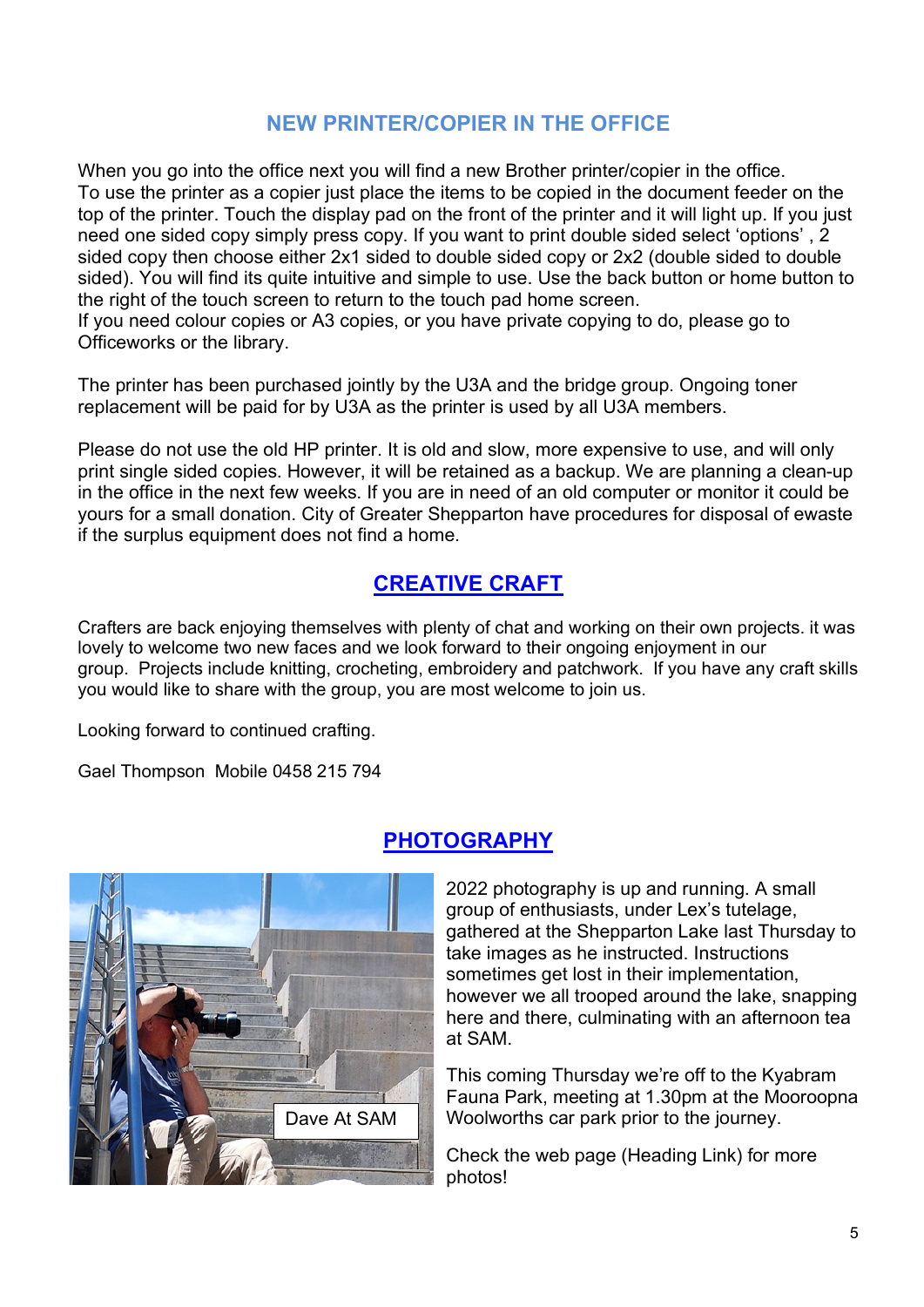# **WRITING4PLEASURE**

Here is it February already and another meeting has come and gone. It was wonderful to have 16 members attend and some great stories/poems were shared. We also welcomed new members Jan and Robyn to our group and said farewell to Lynne, who has moved to Kilmore.

#### **MARCH TOPICS – PRESENTED BY MEREDITH ARE:**

- 1. NO, IT'S NOT ME, IT ACTUALLY IS YOU.
- 2. WAS I DREAMING? WORD - **JUDICIOUS**

#### **QUOTE FOR THE MONTH:**

*"WRITING WITHOUT REVISING IS THE LITERARY EQUIVALENT OF WALTZING OUT OF THE HOUSE IN YOUR UNDERWEAR."*

 *Patricia Fuller.*

#### **CONTACT: Lyn Austin. (Phone : 0468 312 602)**

#### **DANCING AND LEARN**

Classes will finally recommence on **Tuesday, March 8 at 10am** under the instruction of our popular dance teacher Linda Grima and will be subject to appropriate Covid regulations. Dancing is considered a sport, so face masks will not be required when dancing.

We are still looking for more males to attend so if you could put a shout out to members, it would be much appreciated. We are a very social group; the dances are very easy to learn and it's a lot of fun. At the end of [the day dancing is just a "vertical expression of a horizontal](https://www.gvu3a.com.au/writing-for-pleasure)  desire," a great form of exercise and much better than eating hospital food.

Members \$5. (Non-members \$10 for the first 2 sessions, then join U3A).

Simon Wyatt Ph.0456 575 268 swyatt.gm@gmail.com

# **CATERING NEWS**

Thank you all for your feedback from the Christmas lunch. Your comments and suggestions are always welcome as our team strive to provide delicious refreshments at U3A functions.

Covid has severely impacted the way in which we must handle and serve food in an effort to keep members safe. However, we are looking forward to a time where we can deliver foods in a less restrained way.

On Tuesday 1<sup>st</sup> March there will be a morning tea along with the Annual General Meeting.

Our small team are on the lookout for a few more helpers to prepare and serve during functions – particularly the Christmas lunch. If you feel you may be able to contribute I'd love to hear from you if you feel you would like to give us a hand. Please contact me on 0438 218 050 if you are interested.

Julie Dainton

Catering Coordinator.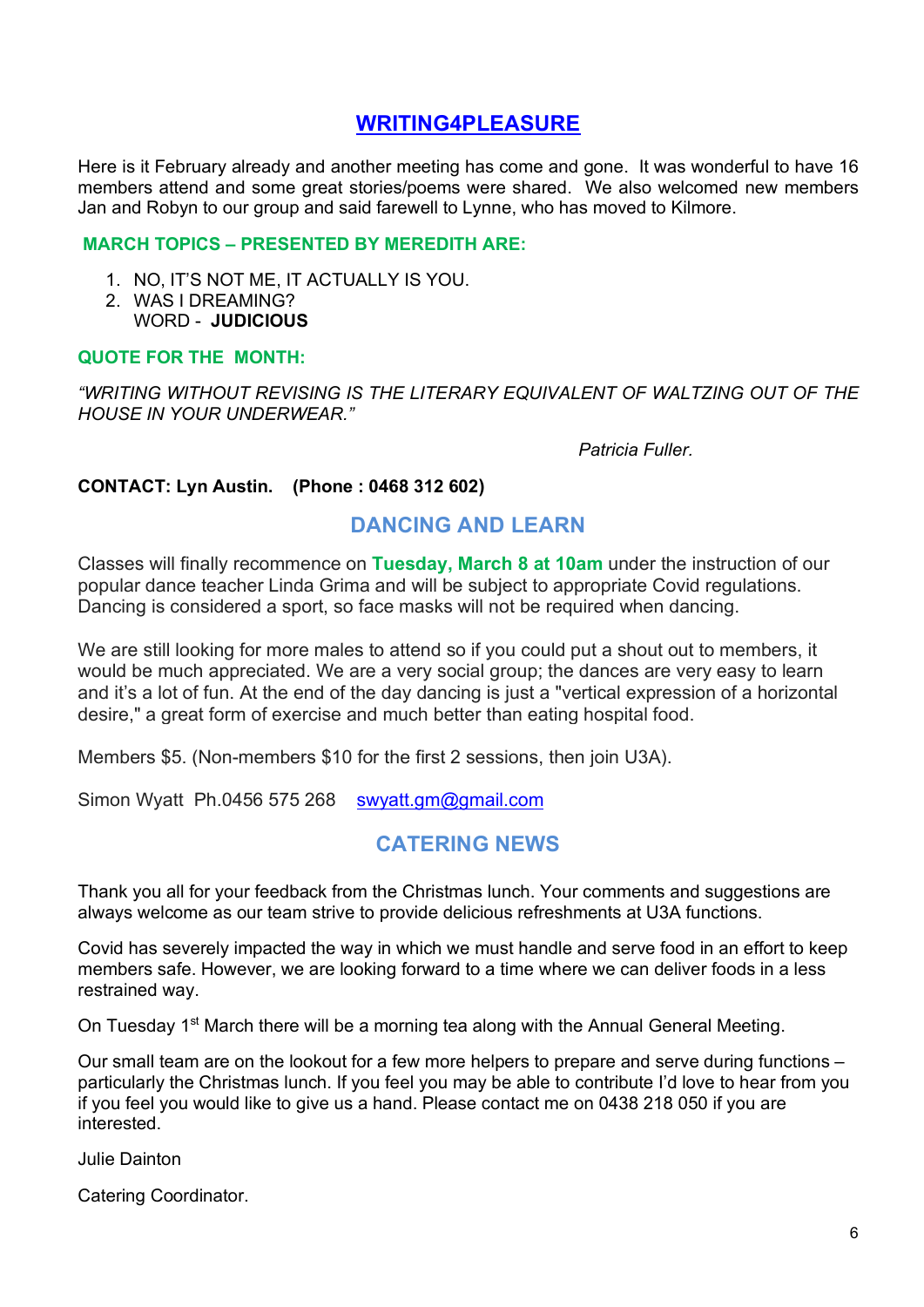# **SCRIBBLERS**

The Scribbler 6 week course covers the fundamentals of art and principles of design to build a strong foundation in drawing, so members develop the confidence to explore their personal drawing style and find their own visual voice.

The course aims to build a supportive, social environment which is uniquely enhanced by online sharing technologies like WhatsApp.



Scribblers course is for members who share an enthusiasm for drawing, regardless of their skill level.

*Thanks, and acknowledgement to Olga Evans from U3A Indigo, Jill Riordan U3A Shepparton and Nellie Collier from U3A Network for their work on the creation of this course guide.*

*Photos by Olga, Karin, Deb, Maureen, Urtes and Ellen from U3A Indigo and Jill from U3A Shepparton.*

# **[SCIENCE MATTERS](https://www.gvu3a.com.au/science-matters)**

**The Rosetta Mission:** On **Monday March 21 at 1.30** we will present the second of the talks linked to the Murchison Meteorite. This is a presentation by Australian scientist, Warwick Holmes, on the Rosetta Mission. In a science project lasting over 20



years, a spacecraft was designed to rendezvous with a comet and determine its chemical composition. The project was inspired by the analysis of meteorites such as the Murchison Meteorites called carbonaceous chondrites.

This is a fascinating account of the project

challenges and outcomes by a scientist directly involved in the project.

Derek Poulton and Allan Wilson (0427 399 648)

# **INTERMEDIATE ITALIAN**

If anyone has copies of the textbook " Ultimate Italian" with a green and orange cover and are willing to pass it on, or sell it, please let me know as it is very hard to find.

We have lots of conversations, in Italian of course, plus some *Barzallette* or Jokes. It is always a challenge to "get" a joke in another language or to try and translate one from English into Italian.

Liz Lee 0409 703 868  $\frac{iz}{\log \frac{2}{\log \log x}}$